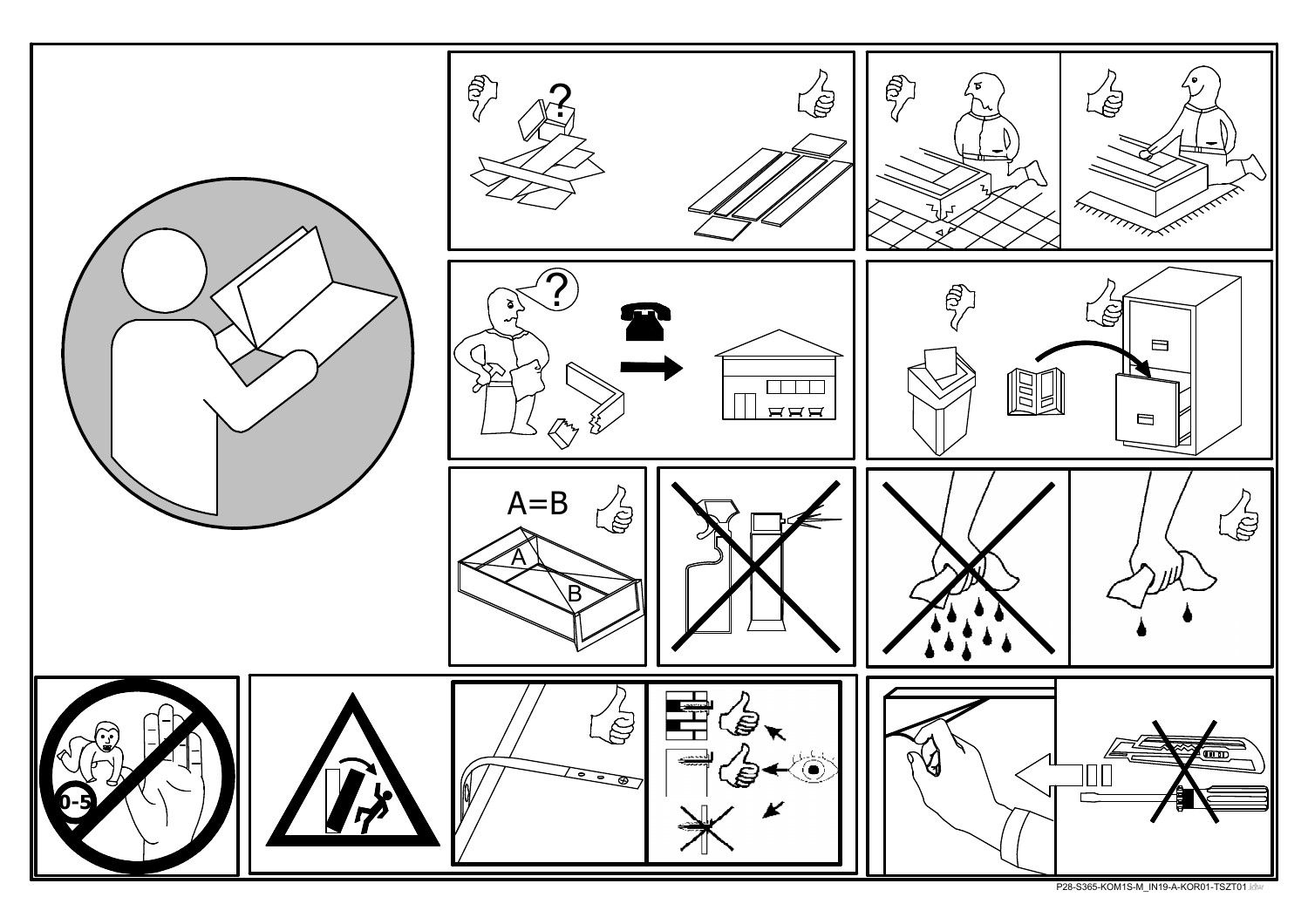

P28-S365-KOM1S-M\_IN19-A-KOR01-TSZT01.idw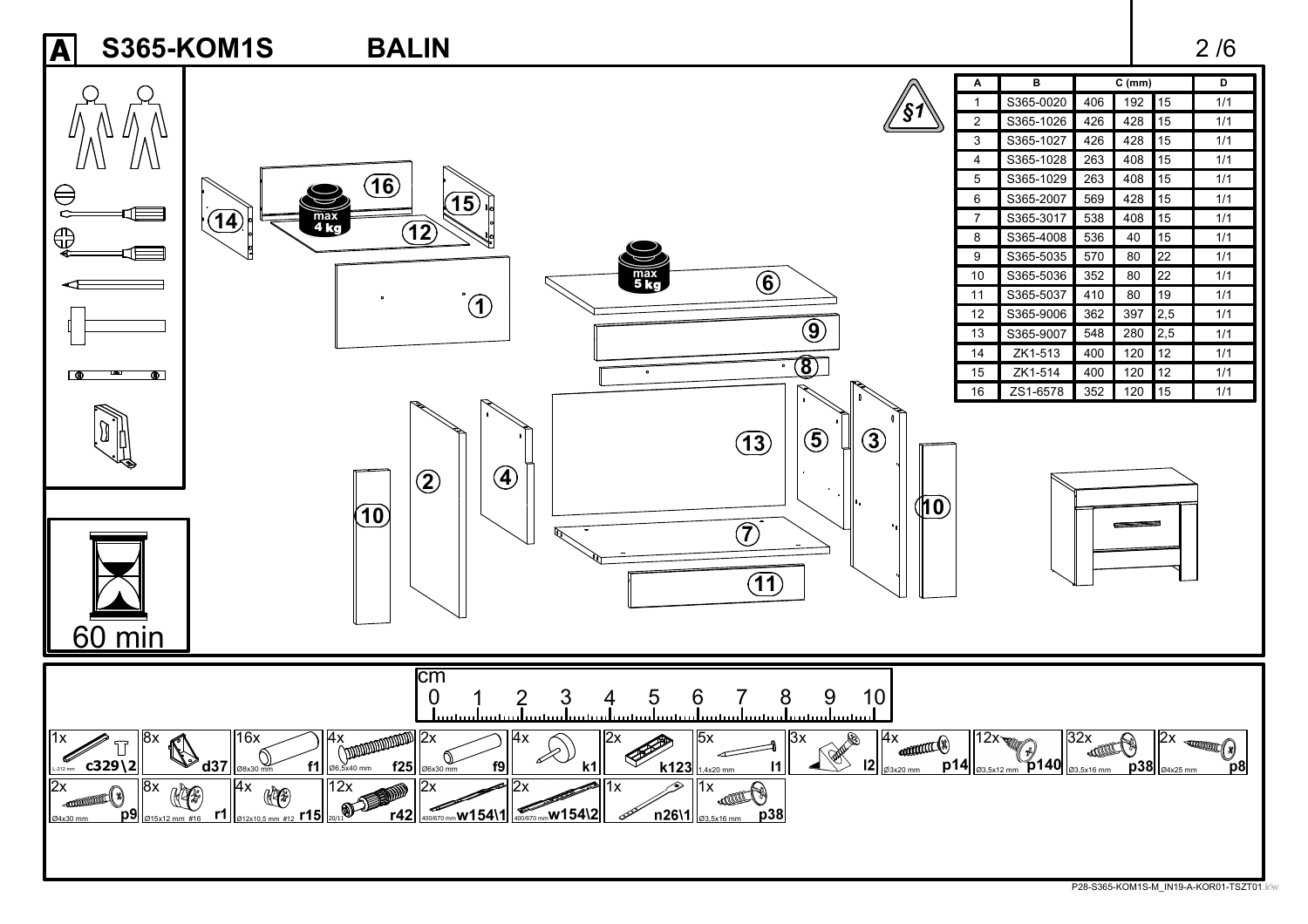

P28-S365-KOM1S-M\_IN19-A-KOR01-TSZT01.idw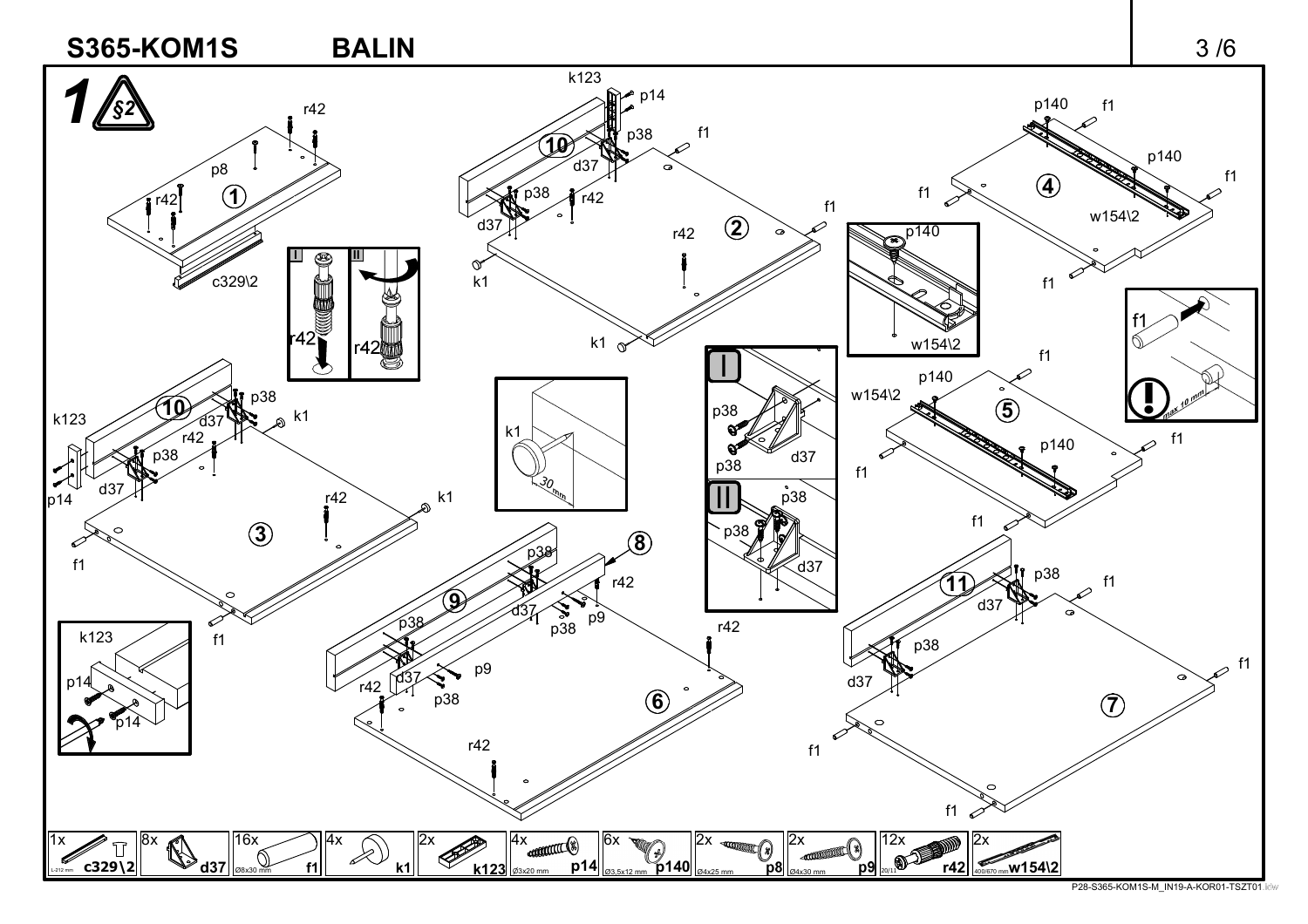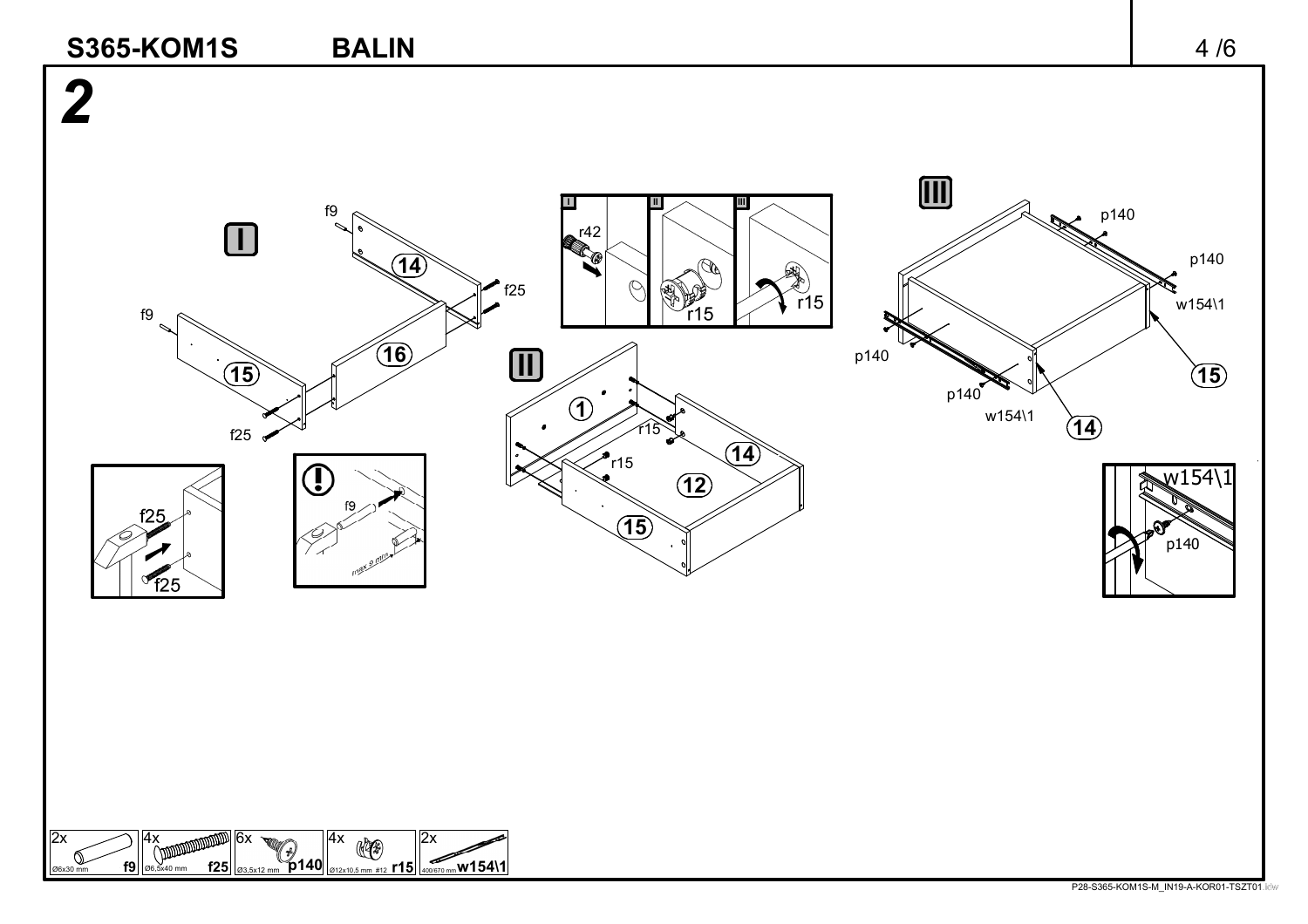